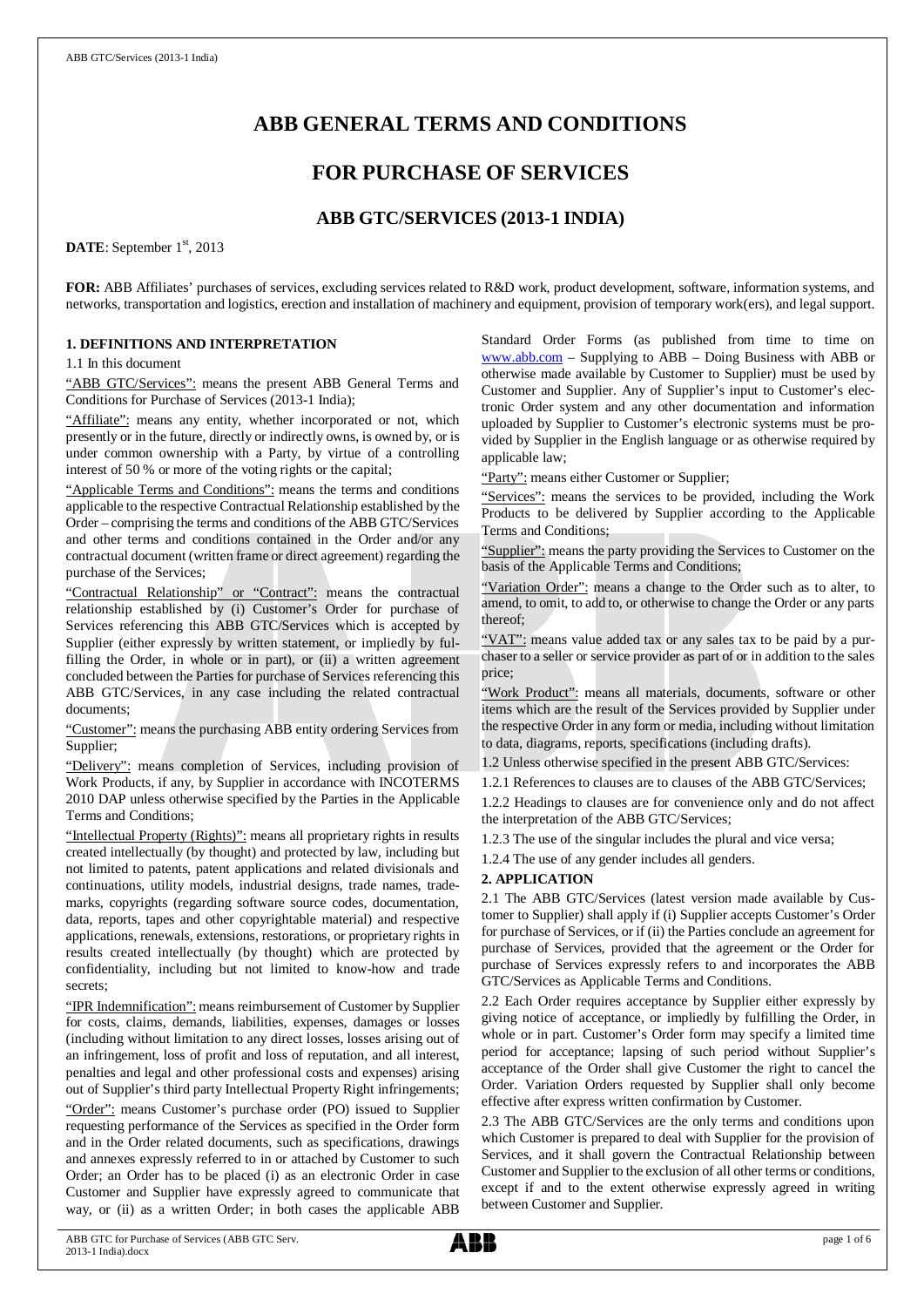2.4 No terms or conditions endorsed upon, delivered with or contained in Supplier's quotations, acknowledgements or acceptances of Orders, specifications or similar documents will form part of the Contractual Relationship, and Supplier waives any right which it otherwise might have to rely on such other terms or conditions.

2.5 References in the ABB GTC/Services to any statute or statutory provision shall, unless the context otherwise requires, be construed as a reference to that statute or provision as from time to time amended, consolidated, modified, extended, re-enacted or replaced.

## **3. SUPPLIER'S RESPONSIBILITIES**

3.1 Supplier shall provide the Services and deliver the Work Products: 3.1.1 in accordance with the applicable laws and regulations;

3.1.2 in accordance with the quality standards stated under Clause 9.1 and specified in the Order and in the other documents being part of the

Contractual Relationship; 3.1.3 free from defects and from any rights of third parties;

3.1.4 on the due date specified in the Order;

3.1.5 in the quantity specified in the Order;

3.1.6 with all skill and care and in accordance with industry best practice.

3.2 Supplier shall not substitute or modify any of the agreed materials used for the provision of the Services or make any changes to the agreed ingredients, the design or other agreed criteria of the Work Products without Customer's prior written approval.

3.3 Supplier shall take care that Work Products are contained or packaged in the manner usual for such Work Products or, where there is no such manner, in a manner adequate to preserve and protect the Work Products until Delivery completion.

3.4 Supplier shall submit invoices in an auditable form, complying with Supplier's and Customer's applicable local mandatory law, generally accepted accounting principles and the specific Customer requirements, containing the following minimum information: Supplier name, address and reference person including contact details (telephone, e-mail etc.); invoice date; invoice number; Order number (same as stated in the Order); Supplier number (same as stated in the Order); address of Customer; quantity; specification of Services supplied; price (total amount invoiced); expenses approved by Customer, but not included in the price (to be specified by amount and category); currency; tax or VAT (amount has to be specified); tax or VAT number; payment terms.

3.5 Invoices shall be issued to Customer as stated in the Order and/or the Applicable Terms and Conditions, and shall be sent to the invoice address specified in the Order.

3.6 Expenses not agreed in writing by Customer will not be reimbursed.

3.7 Customer may issue Variation Orders to Supplier to alter, amend, omit, add to, or otherwise change ordered Services or parts thereof, and Supplier shall carry out such Variation Orders. Agreed unit prices stated in the Order and/or otherwise agreed between Customer and Supplier shall apply.

3.8 Supplier shall in no event suspend the performance of any Services or the Delivery of Work Products to Customer. In the event of Force Majeure, Clause 16 shall apply.

## **4. CUSTOMER'S RESPONSIBILITIES**

4.1 In consideration of the Services provided by Supplier in accordance with the Applicable Terms and Conditions, Customer shall pay to Supplier the fees or purchase price stated in the Order in accordance with the payment terms specified therein, provided the invoice fulfils the requirements of Clauses 3.4 and 3.5. In the event that the payment terms are determined by mandatory applicable law, such terms shall prevail.

4.2 Customer reserves the right to set off any amount and to withhold payment for Services not provided in accordance with the Applicable Terms and Conditions.

## **5. DELIVERY**

5.1 The Services shall be provided at the agreed place specified in the Order, or, if no such place has been specified, at Customer's address specified in the Order.

5.2 The Work Products shall be delivered in accordance with INCOTERMS 2010 DAP, to the agreed place specified in the Order, or, if no such place has been specified, to Customer's place of business. 5.3 Supplier shall ensure that each Delivery of a Work Product is accompanied by a delivery note, which shall contain the following minimum information (unless required otherwise by Customer): the Order number, date of Order, number of packages and contents, where applicable the customs tariff number of the country of consignment, and, in the case of partial delivery, the outstanding balance remaining to be delivered. For controlled goods, the national export control number must be indicated and, and if the goods are subject to U.S. export regulations, the U.S. Export Control Classification Number (ECCN) must be specified in the delivery note. Proofs of preferential origin as well as conformity declarations and marks of the country of consignment or destination are to be submitted without being requested; certificates of origin upon request.

5.4 Work Products shall be delivered during Customer's business operation hours unless otherwise requested by Customer.

5.5 Upon Delivery of the Work Products, Supplier (or its appointed carrier) shall provide Customer with such export documents as are applicable or necessary together with a delivery note.

5.6 Ownership (title) regarding Work Products shall pass to Customer at Delivery, except if otherwise agreed in writing. For assigning of Intellectual Property in the Work Products arising from the Services Clause 11.1 shall apply.

5.7 Supplier shall invoice Customer upon Delivery in accordance with Clause 3.4 and 3.5, but such invoicing shall be conducted separately from dispatch of the Work Products to Customer.

## **6. ACCEPTANCE**

6.1 Customer shall not be deemed to have accepted any Services until it has had a reasonable time to inspect them following completion or, in the case of a defective performance, until a reasonable time after such defective performance has become apparent. Such reasonable time period shall be determined by the specifics of the Services, the defective performance and the circumstances of the provision of the Services.

6.2 If any Services provided or Work Products delivered to Customer do not comply with Clause 3 (Supplier's Responsibilities), or are otherwise not in conformity with the Order, then, without limiting any other right or remedy that Customer may have under Clause 10 (Remedies), Customer may reject the Services and/or the Work Products, and may request replacement of the Services and/or the Work Products, or recover all payments made to Supplier by Customer.

6.3 Upon Supplier's request Customer shall send written acceptance statement to Supplier.

## **7. DELAY**

If the Delivery of the Services or the Work Products does not comply with the agreed delivery date(s), then, without prejudice to any other rights which it may have under the Contractual Relationship or at law, Customer reserves the right to:

7.1 terminate the Contractual Relationship or the respective Order in whole or in part;

7.2 refuse any subsequent Delivery of Services or Work Products which Supplier attempts to make;

7.3 recover from Supplier any expenditure reasonably incurred by Customer in obtaining the Services or the Work Products in substitution from another supplier;

7.4 claim damages for any additional costs, loss or expenses incurred by Customer which are reasonably attributable to Supplier's failure to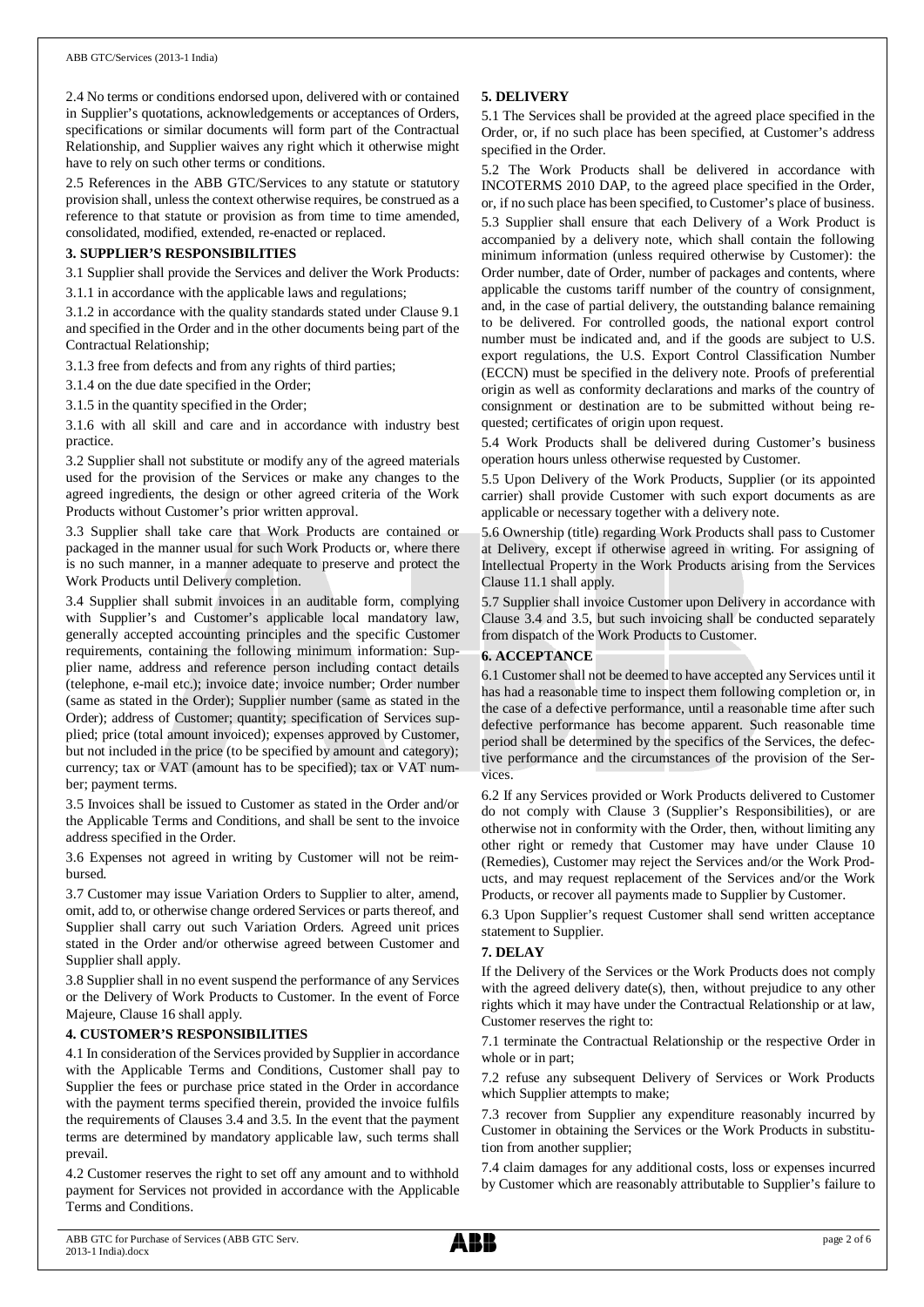provide the Services or to deliver the Work Products on the agreed dates; and

7.5 claim compensation for liquidated damages in addition to the rights provided under Clauses 7.1 to 7.4 if such compensation right is expressly stated in the respective Order.

## **8. INSPECTION**

8.1 Supplier shall allow Customer and/or its authorised representatives to inspect the Services and to test the Work Products, or parts of them at any time prior to the completion of the Services and/or the Work Products.

8.2 Notwithstanding any inspection or test sampling however conducted, Supplier shall remain fully responsible for the Services' compliance with the Order. This applies whether or not Customer has exercised its right of inspection and/or testing and shall not limit Supplier's obligations under the Order. For the avoidance of doubt, inspection of Services or testing of Work Products by Customer and/or its authorised representatives shall in no event exempt Supplier from or limit Supplier's warranties or liability in any way.

## **9. WARRANTY**

9.1 Supplier warrants that the Services (including Work Products):

9.1.1 comply with all agreed specifications, including all specified material, workmanship and the like, documentation and quality requirements, or in absence thereof are performed in accordance with generally accepted practices, procedures and standards of the respective industry and are fit for the purposes for which Services of the same description type would ordinarily be used, and that the results of the Services maintain the functionality and performance as expected by Customer according to Supplier's information, documentation and statements;

9.1.2 are appropriate and fit for any particular purpose expressly or impliedly made known to Supplier in the Order;

9.1.3 are new and unused (in case of Work Products) at the date of Delivery;

9.1.4 are free from defects and rights of third parties;

9.1.5 possess the qualities which Supplier has held out to Customer as a sample, model or otherwise;

9.1.6 comply with Clause 12 (Compliance with Relevant Law).

9.2 The warranty period shall be twenty four (24) months from acceptance of the Services or the Work Products, if no other time period is stated in the Order or otherwise expressly agreed in writing by the Parties.

9.3 In case of non-compliance with the warranty provided under this Clause, Customer shall be entitled to enforce the remedies provided in Clause 10 (Remedies).

## **10. REMEDIES**

10.1 In case of breach of warranty under Clause 9 (Warranty) or if Supplier otherwise fails to comply with any of the Applicable Terms and Conditions, Customer shall give notice in writing to Supplier of such breach of warranty and provide Supplier an opportunity to swiftly remedy it. If no Supplier action to remedy such breach has been taken within forty eight (48) hours of receiving such Customer notification, Customer shall be entitled to any one or more of the following remedies at its own discretion and at Supplier's expense:

10.1.1 to give Supplier another opportunity to carry out any additional work necessary to ensure that the Applicable Terms and Conditions are fulfilled;

10.1.2 to carry out (or to instruct a third party to carry out) any additional work necessary to make the Services comply with the Applicable Terms and Conditions;

10.1.3 to obtain immediate replacement of the defective Services by Services conforming with the Applicable Terms and Conditions without defects;

10.1.4 to refuse to accept any further Services, but without relieving Supplier from its liability for the defective Services;

10.1.5 to claim such damages as may have been sustained by Customer as a result of Supplier's breaches of the Applicable Terms and Conditions, statutory duty or any applicable law;

10.1.6 to claim liquidated damages expressly provided in the Order;

10.1.7 to terminate the Contractual Relationship or the respective Order in accordance with Clause 15.2.

10.2 In the event that Clauses 10.1.1, 10.1.2 or 10.1.3 apply, the entire warranty period of Clause 9.2 shall be restarted.

10.3 The rights and remedies available to Customer and contained in the Applicable Terms and Conditions (including, but not limited to the ABB GTC/Services) are cumulative and are not exclusive of any rights or remedies available at law or in equity.

## **11. INTELLECTUAL PROPERTY**

11.1 Supplier assigns herewith to Customer full ownership rights in and to any Intellectual Property in the Work Products arising from the Services for the full duration of such rights, wherever in the world enforceable. Supplier further agrees to execute, upon Customer's request and at its cost, all further documents and assignments and do all such further things as may be necessary to perfect Customer's ownership title to the Intellectual Property or to register Customer as owner of the Intellectual Property with any registry, including but not limited to governmental registration authorities or private registration organisations.

11.2 The Intellectual Property Rights in any Work Products created by or licensed to Supplier prior to the respective Order or outside of such Order, and any subsequent modifications to the same ("Pre-Existing Works") will remain vested in Supplier or the respective third party owner. To the extent that Pre-Existing Works are embedded in any Work Products delivered by Supplier, Customer and its Affiliates shall have a worldwide, irrevocable, perpetual, transferrable, non-exclusive, royalty-free licence with rights to sublicense to use the Pre-Existing Works as part of such Work Products, including the right to further improve, develop, market, distribute, sub-license, exploit or otherwise use the Work Products containing such Pre-Existing Works. Supplier shall not be prevented or restricted by this ABB GTC/Services from using its own know-how or its Pre-Existing Works in the course of providing the Services.

11.3 In the event that the Services provided and/or Work Products delivered by Supplier infringe any third party Intellectual Property Rights, Supplier shall, notwithstanding anything provided to the contrary or otherwise contained in the Applicable Terms and Conditions (including, but not limited to the ABB GTC/Services), provide IPR Indemnification to Customer. The IPR Indemnification applies whether or not Supplier may have been negligent or at fault and does not limit any further compensation rights of Customer. Supplier's obligation to indemnify Customer as provided under this Clause shall not apply if and to the extent the liability or damage was caused by Customer's own pre-existing Intellectual Property Rights contributed to, or implemented into the Work Products and/or the Services provided by Supplier.

11.4 If any infringement claim is made against Customer, Customer may without prejudice to its rights under Clause 11.3 also request at its discretion and at Supplier's cost that Supplier (i) procures for Customer the right to continue using the Work Products and/or the Services; (ii) modifies the Work Products and/or the provision of the Services so that they cease to be infringing; or (iii) replaces the Work Products and/or the Services so that they become non-infringing.

11.5 In the event Supplier cannot fulfil Customer's above request, Customer shall be entitled to terminate the Contractual Relationship or the respective Order, to reclaim all sums which Customer has paid to Supplier thereunder and to claim compensation in accordance with Clause 11.3 and for any other costs, losses or damages incurred whatsoever.

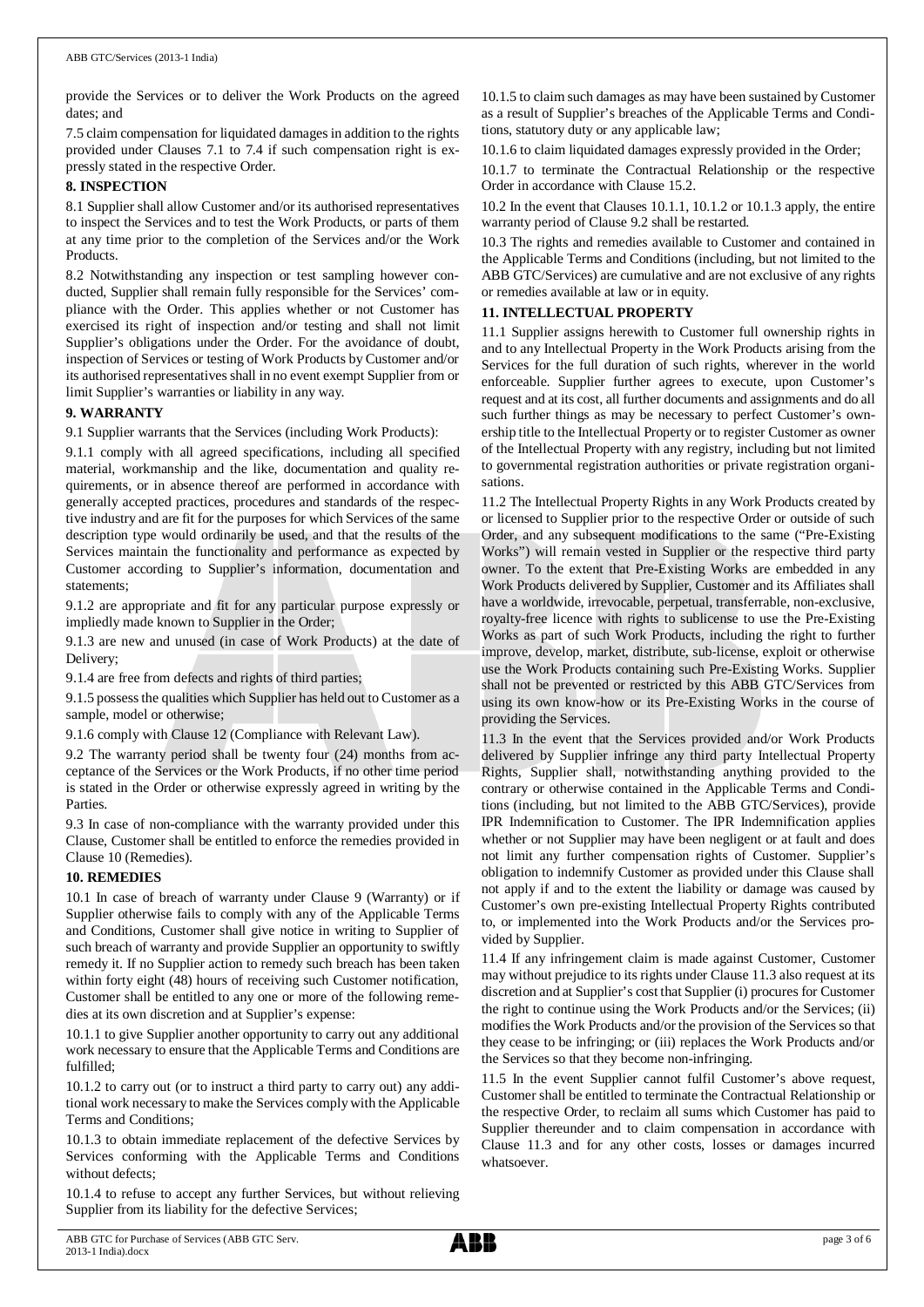## **12. COMPLIANCE WITH RELEVANT LAW**

12.1 The Services covered by the Applicable Terms and Conditions shall be provided by Supplier in compliance with all relevant legislation, regulations, and codes of practice, guidance and other requirements of any relevant government or governmental agency applicable to Supplier. To the extent that such regulations are advisory rather than mandatory, the standard of compliance to be achieved by Supplier shall be in compliance with the generally accepted best practice of the relevant industry.

12.2 Supplier represents and warrants that:

12.2.1 it is knowledgeable with, and is and will remain in full compliance with all applicable export and import laws, regulations, instructions, and policies, including, but not limited to, securing all necessary clearance requirements, export and import licenses and exemptions from, and making all proper filings with appropriate governmental bodies and/or disclosures relating to the provision of services, the release or transfer of goods, technologies, software to non U.S. nationals in the U.S., or outside the U.S., the release or transfer of technology and software having U.S. content or derived from U.S. origin software or technology; and

12.2.2 it is knowledgeable with applicable supply chain security recommendations issued by applicable governments and industry standards organizations and will make best efforts to comply with such recommendations; and

12.2.3 it will, upon Customer's request, promptly provide all information necessary to export and import the Services and/or the Work Products, or any items being part thereof, including, as applicable, the Export Control Classification Numbers (ECCN), and will notify Customer in writing of any changes to the respective information provided by Supplier; and

12.2.4 it will not, unless authorized by applicable government license or regulation, including but not limited to any U.S. authorization, directly or indirectly export or re-export, at any time, any technical information, technology, software, or other commodity furnished or developed under the Contractual Relationship, or any other agreement between the Parties, or any other product that is developed or produced from or using Customer's technical information, technology, software, or other commodity provided under the Contractual Relationship to any prohibited country (including release of such technical information, technology, software, or other commodity to nationals, wherever they may be located, of any prohibited country) as specified in applicable export, embargo and sanctions regulations.

12.3 Each Party warrants that it will not, directly or indirectly, and that it has no knowledge that the other Party or any third parties will, directly or indirectly, make any payment, gift or other commitment to its customers, to government officials or to agents, directors and employees of a Party, or any third party in a manner contrary to applicable laws (including but not limited to the U. S. Foreign Corrupt Practices Act and, where applicable, legislation enacted by member states and signatories implementing the OECD (Convention Combating Bribery of Foreign Officials), and shall comply with all relevant laws, regulations, ordinances and rules regarding bribery and corruption. Nothing in this ABB GTC/Services shall render either Party or any of its Affiliates liable to reimburse the other for any such consideration given or promised.

12.4 Either Party's material violation of any of the obligations contained in this Clause 12 (Compliance with Relevant Law) may be considered by the other Party to be a material breach of the respective Contractual Relationship between the Parties, and shall entitle such Party to terminate the Contractual Relationship with immediate effect and without prejudice to any further right or remedies under such Contractual Relationship or applicable law.

12.5 Notwithstanding anything to the contrary stated in any Applicable Terms and Conditions, Supplier shall, without any limitations, indemnify and hold harmless Customer from and against any claim, proceeding, action, fine, loss, cost and damages arising out of or

relating to any such violation of the above mentioned obligations, the termination of the respective Contractual Relationship, and any noncompliance with export control regulations, and Supplier shall compensate Customer for all losses and expenses whatsoever resulting therefrom.

12.6 Accepting an Order to which this ABB GTC/Services applies, Supplier herewith acknowledges and confirms that it has been provided information on how to access ABB's Code of Conduct and ABB's Supplier Code of Conduct online (Web portal: [www.abb.com](http://www.abb.com/) – Integrity – Code of Conduct). Supplier agrees to perform its contractual obligations under the Applicable Terms and Conditions and the respective Contractual Relationship with substantially similar standards of ethical behaviour as stated in the above mentioned ABB Codes of Conduct.

12.7 Supplier and its sub-contractors must comply with the ABB Lists of Prohibited and Restricted Substances and all other employment, safety, health, environmental and quality requirements made available under [www.abb.com](http://www.abb.com/) – Supplying to ABB – Doing Business with ABB or otherwise and shall provide Customer with respective documents, certificates and statements if requested.

## **13. CONFIDENTIALITY AND DATA PROTECTION**

## 13.1 Supplier shall:

13.1.1 Keep in strict confidence all technical or commercial information, specifications, inventions, processes or initiatives of Customer and any other information concerning Customer's business or its products and/or its technologies which have been disclosed to Supplier by Customer or its agents or which Supplier obtains in connection with the Services. Supplier shall restrict disclosure of such confidential material to such of its employees, agents or sub-contractors as are required to know the same for the purpose of the provision of the Services to Customer. Supplier shall ensure that such employees, agents, sub-contractors or other third parties are subject to and comply with the same obligations of confidentiality as applicable to Supplier and shall be liable for any unauthorized disclosures;

13.1.2 Apply reasonable safeguards against the unauthorised disclosure of Customer's confidential and proprietary information and protect confidential information in accordance with the generally accepted standards of protection in the related industry, or in the same manner and to the same degree that it protects its own confidential and proprietary information – whichever standard is the higher. Supplier may disclose confidential information to "Permitted Additional Recipients" (which means Supplier's authorised representatives, including auditors, counsels, consultants and advisors) provided always that such Permitted Additional Recipients sign with Supplier a confidentiality agreement with terminology substantially similar hereto or where applicable, are required to comply with codes of professional conduct ensuring confidentiality of such information;

13.1.3 Take all necessary steps to ensure that Customer's data or information which come into its possession or control in the course of delivering the Services are protected. In particular Supplier shall not (i) use Customer's data or information for any other purposes than for delivering the Services, or (ii) reproduce the data or information in whole or in part in any form except as may be required by the Applicable Terms and Conditions, or (iii) disclose Customer's data or information to any third party not authorised by Customer in writing to receive it;

13.1.4 Install and update at its own costs required adequate virus protection software and operating system security patches for all computers and software utilized in connection with delivering the Services and shall provide updates to Customer if so requested by Customer.

13.2 Supplier agrees that Customer shall be allowed to provide any information received from Supplier to any of its Affiliates.

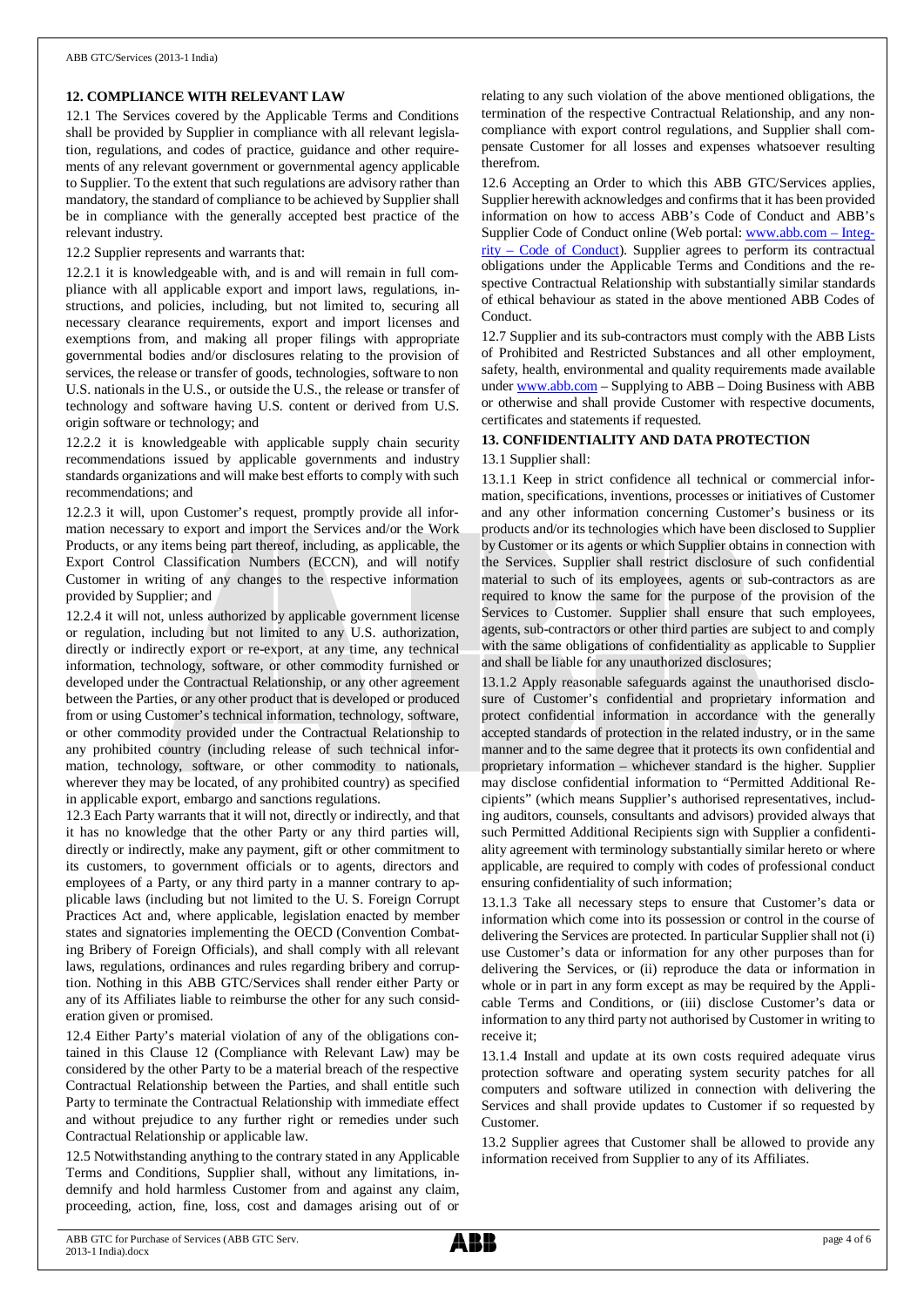13.3 Supplier represents and warrants that:

13.3.1 it will not use, disclose, or transfer across borders any personal data that is processed for Customer, except to the extent necessary to perform under the respective Contractual Relationship, however, in any event in compliance with applicable data privacy laws; and

13.3.2 it will comply with all applicable data privacy laws and regulations, will implement and maintain appropriate technical and organizational measures and other protections for personal data (including, without limitations, not loading any personal data provided to Supplier on (a) any laptop computer or (b) any portable storage media that can be removed from Supplier's premises unless, in each case, (i) such data has been encrypted and (ii) such data is loaded onto portable storage media solely for the purpose of moving such data to off-site storage). Further, it will report to Customer any breaches of personal data security immediately, after discovery thereof if the personal data was, or could be, accessed, used or acquired by an unauthorized person or compromised in any way and will cooperate fully with Customer in investigating any such breaches or compromises, and will comply with all instructions or other requirements provided or issued by Customer from time to time relating to personal data.

13.4 Supplier agrees to notify Customer immediately if it becomes aware of any disclosure or breach of the obligations in this Clause 13. At the request of Customer, Supplier shall take all such measures as are necessary to prevent further disclosure.

13.5 The provisions of this Clause 13 shall not apply to:

13.5.1 Any information which is in the public domain at the date of the Contractual Relationship or which subsequently comes into the public domain other than by breach of these confidentiality provisions or other confidentiality agreement;

13.5.2 Any information already in the possession of Supplier at the date of the Contractual Relationship, other than under an obligation of confidentiality;

13.5.3 Any information obtained without obligation of confidence from a third party not in breach of a confidentiality agreement with Customer concerning the information obtained.

13.6 The Parties shall provide any notices, confirmations and documents required under applicable mandatory data privacy laws.

## **14. LIABILITY AND INDEMNITY**

14.1 Without prejudice to applicable mandatory law, Supplier shall compensate/indemnify Customer for all damages and losses in connection with the Services whether or not Supplier may have been negligent or at fault (i) for Supplier's breaches of the Applicable Terms and Conditions , and (ii) for any claim, except for IPR Indemnification for which Clause 11 (Intellectual Property Right Infringements) exclusively applies, made by a third party (including employees of Supplier) against Customer in connection with the Services and to the extent that the respective liability, loss, damage, injury, cost or expense was caused by, relates to or arises from the Services delivered by Supplier and/or its sub-contractors. Upon Customer's request Supplier shall defend Customer against any third party claims arising out of or in connection with the Services.

14.2 Supplier shall be responsible for the control and management of all of its employees, its suppliers and/or its sub-contractors, and it shall be responsible for the acts, omissions, negligence or obligations of any of its employees, suppliers and/or sub-contractors, its agents, servants or workmen as fully as if they were the acts, omissions, negligence or obligations of Supplier.

14.3 The provisions of this Clause 14 (Liability and Indemnity) shall survive any performance, acceptance or payment pursuant to this ABB GTC/Services and shall extend to any substituted or replacement Services delivered by Supplier to Customer.

14.4 Unless otherwise expressly stated in the respective Order, Supplier shall maintain in force, and upon request provide evidence of, adequate general liability insurance, statutory worker's compensation/employer's liability insurance and where applicable goods transit

insurance with reputable and financially sound insurers. Nothing contained in this Clause 14 (Liability and Indemnity) shall relieve Supplier from any of its contractual or other legal liabilities. The insured amount cannot be considered nor construed as limitation of liability.

14.5 Customer reserves the right to set off any claims under the Order against any amounts owed to Supplier.

## **15. TERM AND TERMINATION**

15.1 The Contractual Relationship between the Parties or an Order placed under the ABB GTC/Services may be terminated for convenience in whole or in part by Customer upon giving Supplier thirty (30) calendar days written notice, unless otherwise expressly stated in the relevant Order. In such event Customer shall pay to Supplier the value of the already performed Services and proven direct costs reasonably incurred by Supplier for the unperformed Services, however in no event more than the agreed purchase price for the Services under the respective Order. No further compensation shall be due to Supplier. Compensation for any expenditures and materials made with regard to the unperformed Services shall be expressly excluded.

15.2 In the event of Supplier's breach of the Applicable Terms and Conditions, such as e. g. a breach of warranty, Customer shall be entitled to terminate the respective Contractual Relationship or an Order placed under the ABB GTC/Services if Supplier fails to take adequate and timely actions to remedy a breach as requested by Customer in accordance with Clause 10 (Remedies). In such event, Customer shall have no obligation to compensate Supplier for the already performed Services and Supplier shall be obliged to pay back to Customer any remuneration received from Customer for the performed **Services** 

15.3 Customer shall have the right to terminate the Order and/or Contractual Relationship with immediate effect forthwith by notice in writing to Supplier in the event that an interim order is applied for or made, or a voluntary arrangement approved, or a petition for a bankruptcy order is presented or a bankruptcy order is made against Supplier or any circumstances arise which entitle the court or a creditor to appoint a receiver, administrative receiver or administrator or to present a winding-up petition or make a winding-up order or other similar or equivalent action is taken against or by Supplier by reason of its insolvency or in consequence of debt.

15.4 Upon termination Supplier shall immediately and at Supplier's expense safely return to Customer all respective Customer property (including any documentation, data, and applicable Intellectual Property) and Customer information then in Supplier's possession or under Supplier's control and provide Customer with the complete information and documentation about the already performed Services.

## **16. FORCE MAJEURE**

16.1 Neither Party shall be liable for any delay in performing or for failure to perform its obligations under a respective Order if the delay or failure results from an event of "Force Majeure". For clarification, Force Majeure means an event that was not foreseeable by the affected Party at the time of execution of the respective Order, is unavoidable and outside the control of the affected Party, and for which the affected Party is not responsible, provided such event prevents the affected Party from performing the obligations under the respective Order despite all reasonable efforts, and the affected Party provides notice to the other Party within five (5) calendar days from occurrence of the respective event of Force Majeure.

16.2 If an event of Force Majeure occurs which exceeds thirty (30) calendar days either Party shall have the right to terminate the relevant Order forthwith by written notice to the other Party without liability to the other Party. Each Party shall use its reasonable endeavours to minimise the effects of any event of Force Majeure.